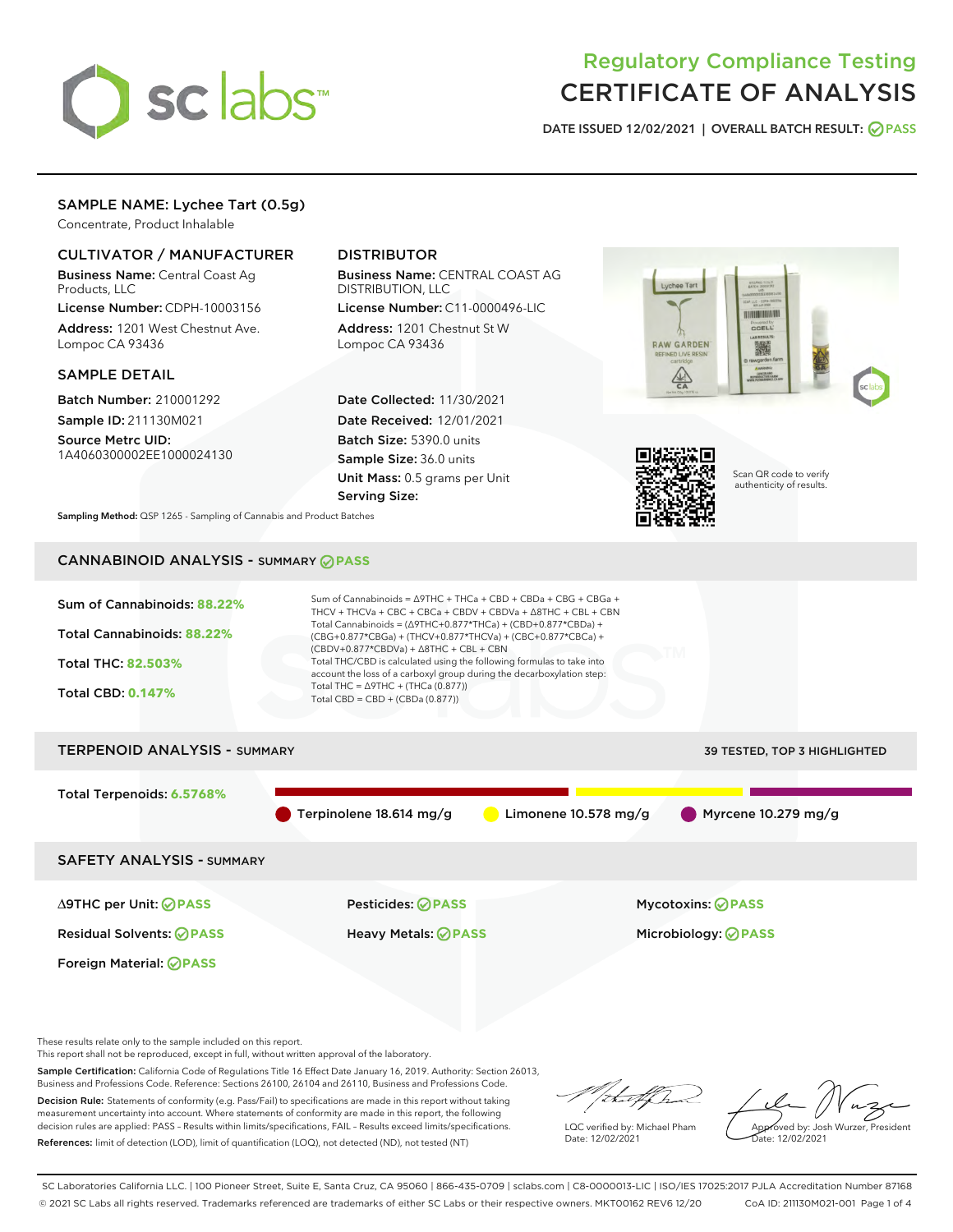



LYCHEE TART (0.5G) | DATE ISSUED 12/02/2021 | OVERALL BATCH RESULT: **○** PASS

#### CANNABINOID TEST RESULTS - 12/01/2021 2 PASS

Tested by high-performance liquid chromatography with diode-array detection (HPLC-DAD). **Method:** QSP 1157 - Analysis of Cannabinoids by HPLC-DAD

#### TOTAL CANNABINOIDS: **88.22%**

Total Cannabinoids (Total THC) + (Total CBD) + (Total CBG) + (Total THCV) + (Total CBC) + (Total CBDV) + ∆8THC + CBL + CBN

TOTAL THC: **82.503%** Total THC (∆9THC+0.877\*THCa)

TOTAL CBD: **0.147%**

Total CBD (CBD+0.877\*CBDa)

TOTAL CBG: 2.847% Total CBG (CBG+0.877\*CBGa)

TOTAL THCV: 1.69% Total THCV (THCV+0.877\*THCVa)

TOTAL CBC: ND Total CBC (CBC+0.877\*CBCa)

TOTAL CBDV: ND Total CBDV (CBDV+0.877\*CBDVa)

| <b>COMPOUND</b>            | LOD/LOQ<br>(mg/g) | <b>MEASUREMENT</b><br><b>UNCERTAINTY</b><br>(mg/g) | <b>RESULT</b><br>(mg/g) | <b>RESULT</b><br>(%) |
|----------------------------|-------------------|----------------------------------------------------|-------------------------|----------------------|
| Δ9THC                      | 0.06 / 0.26       | ±28.381                                            | 825.03                  | 82.503               |
| <b>CBG</b>                 | 0.06 / 0.19       | ±1.122                                             | 28.47                   | 2.847                |
| <b>THCV</b>                | 0.1 / 0.2         | ±0.84                                              | 16.9                    | 1.69                 |
| <b>CBN</b>                 | 0.1/0.3           | $\pm 0.42$                                         | 6.4                     | 0.64                 |
| $\triangle$ 8THC           | 0.1/0.4           | ±0.31                                              | 3.9                     | 0.39                 |
| <b>CBD</b>                 | 0.07/0.29         | ±0.068                                             | 1.47                    | 0.147                |
| <b>THCa</b>                | 0.05/0.14         | N/A                                                | <b>ND</b>               | <b>ND</b>            |
| <b>THCVa</b>               | 0.07/0.20         | N/A                                                | <b>ND</b>               | <b>ND</b>            |
| <b>CBDa</b>                | 0.02/0.19         | N/A                                                | <b>ND</b>               | <b>ND</b>            |
| <b>CBDV</b>                | 0.04 / 0.15       | N/A                                                | <b>ND</b>               | <b>ND</b>            |
| <b>CBDVa</b>               | 0.03/0.53         | N/A                                                | <b>ND</b>               | <b>ND</b>            |
| <b>CBGa</b>                | 0.1/0.2           | N/A                                                | <b>ND</b>               | <b>ND</b>            |
| <b>CBL</b>                 | 0.06 / 0.24       | N/A                                                | <b>ND</b>               | <b>ND</b>            |
| <b>CBC</b>                 | 0.2 / 0.5         | N/A                                                | <b>ND</b>               | <b>ND</b>            |
| <b>CBCa</b>                | 0.07/0.28         | N/A                                                | <b>ND</b>               | <b>ND</b>            |
| <b>SUM OF CANNABINOIDS</b> |                   |                                                    | 882.2 mg/g              | 88.22%               |

#### **UNIT MASS: 0.5 grams per Unit**

| ∆9THC per Unit                         | 1120 per-package limit | 412.52 mg/unit | <b>PASS</b> |
|----------------------------------------|------------------------|----------------|-------------|
| <b>Total THC per Unit</b>              |                        | 412.52 mg/unit |             |
| <b>CBD per Unit</b>                    |                        | $0.74$ mg/unit |             |
| <b>Total CBD per Unit</b>              |                        | $0.74$ mg/unit |             |
| <b>Sum of Cannabinoids</b><br>per Unit |                        | 441.1 mg/unit  |             |
| <b>Total Cannabinoids</b><br>per Unit  |                        | 441.1 mg/unit  |             |

| <b>COMPOUND</b>           | LOD/LOQ<br>(mg/g) | <b>MEASUREMENT</b><br><b>UNCERTAINTY</b><br>(mg/g) | <b>RESULT</b><br>(mg/g)                          | <b>RESULT</b><br>(%) |
|---------------------------|-------------------|----------------------------------------------------|--------------------------------------------------|----------------------|
| Terpinolene               | 0.008 / 0.026     | ±0.3816                                            | 18.614                                           | 1.8614               |
| Limonene                  | 0.005 / 0.016     | ±0.1513                                            | 10.578                                           | 1.0578               |
| <b>Myrcene</b>            | 0.008 / 0.025     | ±0.1326                                            | 10.279                                           | 1.0279               |
| $\alpha$ Pinene           | 0.005 / 0.017     | ±0.0663                                            | 7.715                                            | 0.7715               |
| $\beta$ Pinene            | 0.004 / 0.014     | ±0.0567                                            | 4.929                                            | 0.4929               |
| $\beta$ Caryophyllene     | 0.004 / 0.012     | ±0.1530                                            | 4.297                                            | 0.4297               |
| Ocimene                   | 0.011 / 0.038     | ±0.1158                                            | 3.608                                            | 0.3608               |
| $\alpha$ Humulene         | 0.009 / 0.029     | ±0.0311                                            | 0.970                                            | 0.0970               |
| $\alpha$ Phellandrene     | 0.006 / 0.020     | ±0.0111                                            | 0.814                                            | 0.0814               |
| 3 Carene                  | 0.005 / 0.018     | ±0.0087                                            | 0.612                                            | 0.0612               |
| $\alpha$ Terpinene        | 0.005 / 0.017     | ±0.0085                                            | 0.573                                            | 0.0573               |
| Fenchol                   | 0.010/0.034       | ±0.0215                                            | 0.556                                            | 0.0556               |
| <b>Terpineol</b>          | 0.016 / 0.055     | ±0.0319                                            | 0.519                                            | 0.0519               |
| Linalool                  | 0.009 / 0.032     | ±0.0163                                            | 0.429                                            | 0.0429               |
| $\gamma$ Terpinene        | 0.006 / 0.018     | ±0.0056                                            | 0.323                                            | 0.0323               |
| Camphene                  | 0.005 / 0.015     | ±0.0029                                            | 0.256                                            | 0.0256               |
| trans- $\beta$ -Farnesene | 0.008 / 0.025     | ±0.0055                                            | 0.155                                            | 0.0155               |
| <b>Borneol</b>            | 0.005 / 0.016     | ±0.0057                                            | 0.135                                            | 0.0135               |
| Eucalyptol                | 0.006 / 0.018     | ±0.0015                                            | 0.058                                            | 0.0058               |
| Fenchone                  | 0.009 / 0.028     | ±0.0017                                            | 0.057                                            | 0.0057               |
| p-Cymene                  | 0.005 / 0.016     | ±0.0015                                            | 0.054                                            | 0.0054               |
| $\alpha$ Bisabolol        | 0.008 / 0.026     | ±0.0027                                            | 0.050                                            | 0.0050               |
| Nerolidol                 | 0.009 / 0.028     | ±0.0031                                            | 0.049                                            | 0.0049               |
| Valencene                 | 0.009 / 0.030     | ±0.0028                                            | 0.040                                            | 0.0040               |
| Sabinene                  | 0.004 / 0.014     | ±0.0005                                            | 0.039                                            | 0.0039               |
| Sabinene Hydrate          | 0.006 / 0.022     | ±0.0015                                            | 0.038                                            | 0.0038               |
| $\alpha$ Cedrene          | 0.005 / 0.016     | ±0.0006                                            | 0.021                                            | 0.0021               |
| Caryophyllene<br>Oxide    | 0.010 / 0.033     | N/A                                                | <loq< th=""><th><math>&lt;</math>LOQ</th></loq<> | $<$ LOQ              |
| Guaiol                    | 0.009 / 0.030     | N/A                                                | <loq< th=""><th><loq< th=""></loq<></th></loq<>  | <loq< th=""></loq<>  |
| (-)-Isopulegol            | 0.005 / 0.016     | N/A                                                | <b>ND</b>                                        | <b>ND</b>            |
| Camphor                   | 0.006 / 0.019     | N/A                                                | ND                                               | ND                   |
| Isoborneol                | 0.004 / 0.012     | N/A                                                | <b>ND</b>                                        | ND                   |
| Menthol                   | 0.008 / 0.025     | N/A                                                | ND                                               | ND                   |
| Nerol                     | 0.003 / 0.011     | N/A                                                | ND                                               | ND                   |
| Citronellol               | 0.003 / 0.010     | N/A                                                | ND                                               | ND                   |
| $R-(+)$ -Pulegone         | 0.003 / 0.011     | N/A                                                | ND                                               | ND                   |
| Geraniol                  | 0.002 / 0.007     | N/A                                                | ND                                               | ND                   |
| <b>Geranyl Acetate</b>    | 0.004 / 0.014     | N/A                                                | ND                                               | ND                   |
| Cedrol                    | 0.008 / 0.027     | N/A                                                | ND                                               | ND                   |
| <b>TOTAL TERPENOIDS</b>   |                   |                                                    | 65.768 mg/g                                      | 6.5768%              |

SC Laboratories California LLC. | 100 Pioneer Street, Suite E, Santa Cruz, CA 95060 | 866-435-0709 | sclabs.com | C8-0000013-LIC | ISO/IES 17025:2017 PJLA Accreditation Number 87168 © 2021 SC Labs all rights reserved. Trademarks referenced are trademarks of either SC Labs or their respective owners. MKT00162 REV6 12/20 CoA ID: 211130M021-001 Page 2 of 4

#### TERPENOID TEST RESULTS - 12/02/2021

Terpene analysis utilizing gas chromatography-flame ionization detection (GC-FID). **Method:** QSP 1192 - Analysis of Terpenoids by GC-FID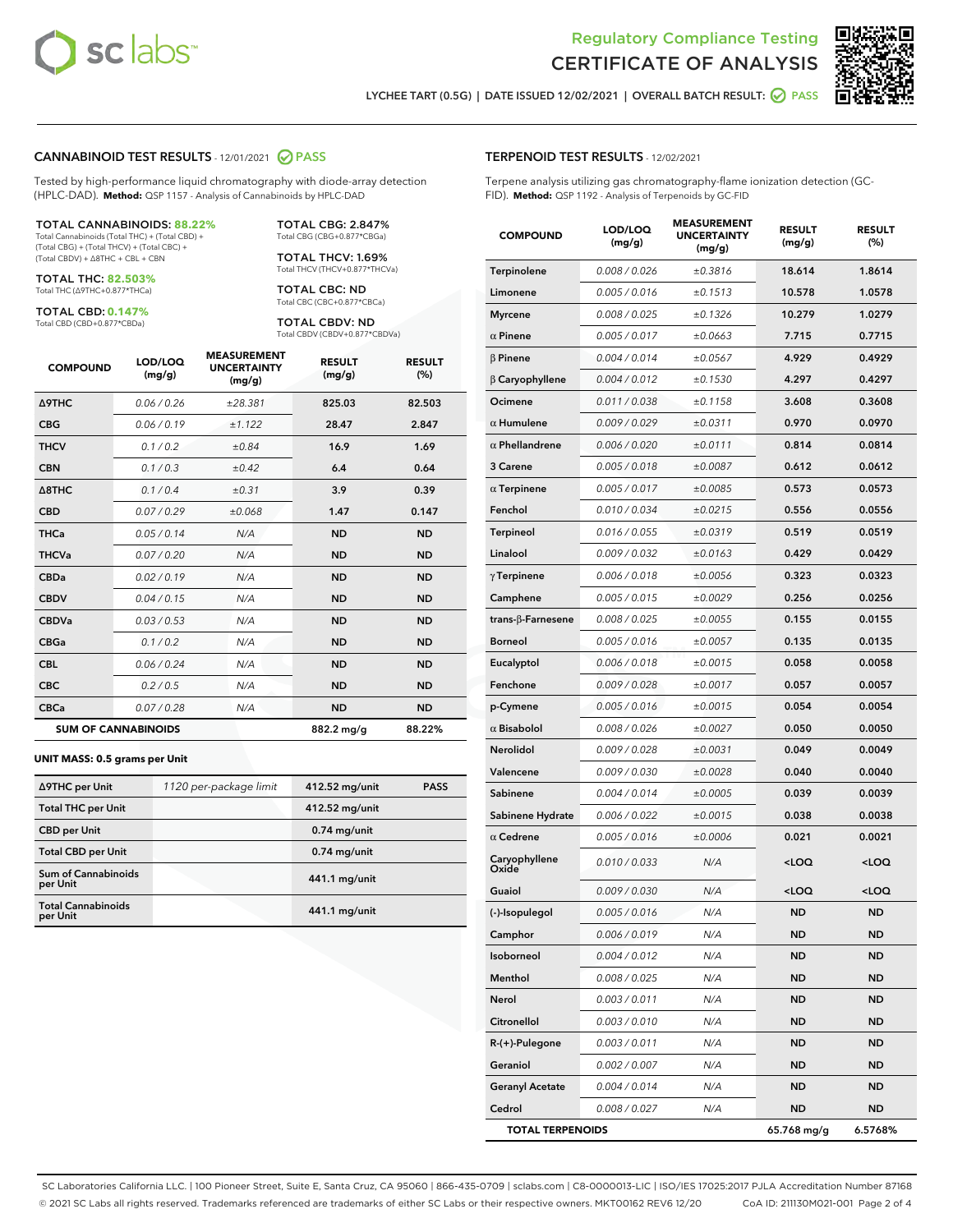



LYCHEE TART (0.5G) | DATE ISSUED 12/02/2021 | OVERALL BATCH RESULT:  $\bigcirc$  PASS

## CATEGORY 1 PESTICIDE TEST RESULTS - 12/01/2021 2 PASS

Pesticide and plant growth regulator analysis utilizing high-performance liquid chromatography-mass spectrometry (HPLC-MS) or gas chromatography-mass spectrometry (GC-MS). \*GC-MS utilized where indicated. **Method:** QSP 1212 - Analysis of Pesticides and Mycotoxins by LC-MS or QSP 1213 - Analysis of Pesticides by GC-MS

| <b>COMPOUND</b>             | LOD/LOQ<br>$(\mu g/g)$ | <b>ACTION</b><br><b>LIMIT</b><br>$(\mu g/g)$ | <b>MEASUREMENT</b><br><b>UNCERTAINTY</b><br>$(\mu g/g)$ | <b>RESULT</b><br>$(\mu g/g)$ | <b>RESULT</b> |
|-----------------------------|------------------------|----------------------------------------------|---------------------------------------------------------|------------------------------|---------------|
| Aldicarb                    | 0.03 / 0.08            | $\geq$ LOD                                   | N/A                                                     | <b>ND</b>                    | <b>PASS</b>   |
| Carbofuran                  | 0.02/0.05              | $\geq$ LOD                                   | N/A                                                     | <b>ND</b>                    | <b>PASS</b>   |
| Chlordane*                  | 0.03 / 0.08            | $\ge$ LOD                                    | N/A                                                     | <b>ND</b>                    | <b>PASS</b>   |
| Chlorfenapyr*               | 0.03/0.10              | $\ge$ LOD                                    | N/A                                                     | <b>ND</b>                    | <b>PASS</b>   |
| Chlorpyrifos                | 0.02 / 0.06            | $\ge$ LOD                                    | N/A                                                     | <b>ND</b>                    | <b>PASS</b>   |
| Coumaphos                   | 0.02 / 0.07            | $\ge$ LOD                                    | N/A                                                     | <b>ND</b>                    | <b>PASS</b>   |
| Daminozide                  | 0.02 / 0.07            | $\ge$ LOD                                    | N/A                                                     | <b>ND</b>                    | <b>PASS</b>   |
| <b>DDVP</b><br>(Dichlorvos) | 0.03/0.09              | $\ge$ LOD                                    | N/A                                                     | <b>ND</b>                    | <b>PASS</b>   |
| Dimethoate                  | 0.03/0.08              | $\ge$ LOD                                    | N/A                                                     | <b>ND</b>                    | <b>PASS</b>   |
| Ethoprop(hos)               | 0.03/0.10              | $\ge$ LOD                                    | N/A                                                     | <b>ND</b>                    | <b>PASS</b>   |
| Etofenprox                  | 0.02/0.06              | $\ge$ LOD                                    | N/A                                                     | <b>ND</b>                    | <b>PASS</b>   |
| Fenoxycarb                  | 0.03/0.08              | $\ge$ LOD                                    | N/A                                                     | <b>ND</b>                    | <b>PASS</b>   |
| Fipronil                    | 0.03/0.08              | $\ge$ LOD                                    | N/A                                                     | <b>ND</b>                    | <b>PASS</b>   |
| Imazalil                    | 0.02 / 0.06            | $\ge$ LOD                                    | N/A                                                     | <b>ND</b>                    | <b>PASS</b>   |
| <b>Methiocarb</b>           | 0.02 / 0.07            | $\ge$ LOD                                    | N/A                                                     | <b>ND</b>                    | <b>PASS</b>   |
| Methyl<br>parathion         | 0.03/0.10              | $\ge$ LOD                                    | N/A                                                     | <b>ND</b>                    | <b>PASS</b>   |
| <b>Mevinphos</b>            | 0.03/0.09              | $\ge$ LOD                                    | N/A                                                     | <b>ND</b>                    | <b>PASS</b>   |
| Paclobutrazol               | 0.02 / 0.05            | $\ge$ LOD                                    | N/A                                                     | <b>ND</b>                    | <b>PASS</b>   |
| Propoxur                    | 0.03/0.09              | $\ge$ LOD                                    | N/A                                                     | <b>ND</b>                    | <b>PASS</b>   |
| Spiroxamine                 | 0.03 / 0.08            | $\ge$ LOD                                    | N/A                                                     | <b>ND</b>                    | <b>PASS</b>   |
| <b>Thiacloprid</b>          | 0.03/0.10              | $\ge$ LOD                                    | N/A                                                     | <b>ND</b>                    | <b>PASS</b>   |
|                             |                        |                                              |                                                         |                              |               |

## CATEGORY 2 PESTICIDE TEST RESULTS - 12/01/2021 @ PASS

| <b>COMPOUND</b>          | LOD/LOO<br>$(\mu g/g)$ | <b>ACTION</b><br>LIMIT<br>$(\mu g/g)$ | <b>MEASUREMENT</b><br><b>UNCERTAINTY</b><br>$(\mu g/g)$ | <b>RESULT</b><br>$(\mu g/g)$ | <b>RESULT</b> |  |
|--------------------------|------------------------|---------------------------------------|---------------------------------------------------------|------------------------------|---------------|--|
| Abamectin                | 0.03/0.10              | 0.1                                   | N/A                                                     | <b>ND</b>                    | <b>PASS</b>   |  |
| Acephate                 | 0.02/0.07              | 0.1                                   | N/A                                                     | <b>ND</b>                    | <b>PASS</b>   |  |
| Acequinocyl              | 0.02/0.07              | 0.1                                   | N/A                                                     | <b>ND</b>                    | <b>PASS</b>   |  |
| Acetamiprid              | 0.02/0.05              | 0.1                                   | N/A                                                     | <b>ND</b>                    | <b>PASS</b>   |  |
| Azoxystrobin             | 0.02/0.07              | 0.1                                   | N/A                                                     | <b>ND</b>                    | <b>PASS</b>   |  |
| <b>Bifenazate</b>        | 0.01/0.04              | 0.1                                   | N/A                                                     | <b>ND</b>                    | <b>PASS</b>   |  |
| <b>Bifenthrin</b>        | 0.02/0.05              | 3                                     | N/A                                                     | <b>ND</b>                    | <b>PASS</b>   |  |
| <b>Boscalid</b>          | 0.03/0.09              | 0.1                                   | N/A                                                     | <b>ND</b>                    | <b>PASS</b>   |  |
| Captan                   | 0.19/0.57              | 0.7                                   | N/A                                                     | <b>ND</b>                    | <b>PASS</b>   |  |
| Carbaryl                 | 0.02/0.06              | 0.5                                   | N/A                                                     | <b>ND</b>                    | <b>PASS</b>   |  |
| Chlorantranilip-<br>role | 0.04/0.12              | 10                                    | N/A                                                     | <b>ND</b>                    | <b>PASS</b>   |  |
| Clofentezine             | 0.03/0.09              | 0.1                                   | N/A                                                     | <b>ND</b>                    | <b>PASS</b>   |  |

| <b>CATEGORY 2 PESTICIDE TEST RESULTS</b> - 12/01/2021 continued |
|-----------------------------------------------------------------|
|-----------------------------------------------------------------|

| <b>COMPOUND</b>               | LOD/LOQ<br>(µg/g) | <b>ACTION</b><br>LIMIT<br>$(\mu g/g)$ | <b>MEASUREMENT</b><br><b>UNCERTAINTY</b><br>$(\mu g/g)$ | <b>RESULT</b><br>(µg/g) | <b>RESULT</b> |
|-------------------------------|-------------------|---------------------------------------|---------------------------------------------------------|-------------------------|---------------|
| Cyfluthrin                    | 0.12 / 0.38       | $\overline{2}$                        | N/A                                                     | <b>ND</b>               | <b>PASS</b>   |
| Cypermethrin                  | 0.11 / 0.32       | $\mathcal{I}$                         | N/A                                                     | <b>ND</b>               | <b>PASS</b>   |
| Diazinon                      | 0.02 / 0.05       | 0.1                                   | N/A                                                     | <b>ND</b>               | <b>PASS</b>   |
| Dimethomorph                  | 0.03 / 0.09       | $\overline{2}$                        | N/A                                                     | <b>ND</b>               | <b>PASS</b>   |
| Etoxazole                     | 0.02 / 0.06       | 0.1                                   | N/A                                                     | <b>ND</b>               | <b>PASS</b>   |
| Fenhexamid                    | 0.03 / 0.09       | 0.1                                   | N/A                                                     | <b>ND</b>               | <b>PASS</b>   |
| Fenpyroximate                 | 0.02 / 0.06       | 0.1                                   | N/A                                                     | <b>ND</b>               | <b>PASS</b>   |
| Flonicamid                    | 0.03 / 0.10       | 0.1                                   | N/A                                                     | <b>ND</b>               | <b>PASS</b>   |
| Fludioxonil                   | 0.03/0.10         | 0.1                                   | N/A                                                     | <b>ND</b>               | <b>PASS</b>   |
| Hexythiazox                   | 0.02 / 0.07       | 0.1                                   | N/A                                                     | <b>ND</b>               | <b>PASS</b>   |
| Imidacloprid                  | 0.04 / 0.11       | 5                                     | N/A                                                     | <b>ND</b>               | <b>PASS</b>   |
| Kresoxim-methyl               | 0.02 / 0.07       | 0.1                                   | N/A                                                     | <b>ND</b>               | <b>PASS</b>   |
| Malathion                     | 0.03 / 0.09       | 0.5                                   | N/A                                                     | <b>ND</b>               | <b>PASS</b>   |
| Metalaxyl                     | 0.02 / 0.07       | $\overline{2}$                        | N/A                                                     | <b>ND</b>               | <b>PASS</b>   |
| Methomyl                      | 0.03 / 0.10       | 1                                     | N/A                                                     | <b>ND</b>               | <b>PASS</b>   |
| Myclobutanil                  | 0.03 / 0.09       | 0.1                                   | N/A                                                     | <b>ND</b>               | <b>PASS</b>   |
| Naled                         | 0.02 / 0.07       | 0.1                                   | N/A                                                     | <b>ND</b>               | <b>PASS</b>   |
| Oxamyl                        | 0.04 / 0.11       | 0.5                                   | N/A                                                     | <b>ND</b>               | <b>PASS</b>   |
| Pentachloronitro-<br>benzene* | 0.03 / 0.09       | 0.1                                   | N/A                                                     | <b>ND</b>               | <b>PASS</b>   |
| Permethrin                    | 0.04 / 0.12       | 0.5                                   | N/A                                                     | <b>ND</b>               | <b>PASS</b>   |
| Phosmet                       | 0.03 / 0.10       | 0.1                                   | N/A                                                     | <b>ND</b>               | <b>PASS</b>   |
| Piperonylbu-<br>toxide        | 0.02 / 0.07       | 3                                     | N/A                                                     | <b>ND</b>               | <b>PASS</b>   |
| Prallethrin                   | 0.03 / 0.08       | 0.1                                   | N/A                                                     | <b>ND</b>               | <b>PASS</b>   |
| Propiconazole                 | 0.02 / 0.07       | 0.1                                   | N/A                                                     | <b>ND</b>               | <b>PASS</b>   |
| Pyrethrins                    | 0.04 / 0.12       | 0.5                                   | N/A                                                     | <b>ND</b>               | <b>PASS</b>   |
| Pyridaben                     | 0.02 / 0.07       | 0.1                                   | N/A                                                     | <b>ND</b>               | <b>PASS</b>   |
| Spinetoram                    | 0.02 / 0.07       | 0.1                                   | N/A                                                     | <b>ND</b>               | <b>PASS</b>   |
| Spinosad                      | 0.02 / 0.07       | 0.1                                   | N/A                                                     | <b>ND</b>               | <b>PASS</b>   |
| Spiromesifen                  | 0.02 / 0.05       | 0.1                                   | N/A                                                     | <b>ND</b>               | <b>PASS</b>   |
| Spirotetramat                 | 0.02 / 0.06       | 0.1                                   | N/A                                                     | <b>ND</b>               | <b>PASS</b>   |
| Tebuconazole                  | 0.02 / 0.07       | 0.1                                   | N/A                                                     | <b>ND</b>               | <b>PASS</b>   |
| Thiamethoxam                  | 0.03 / 0.10       | 5                                     | N/A                                                     | <b>ND</b>               | <b>PASS</b>   |
| Trifloxystrobin               | 0.03 / 0.08       | 0.1                                   | N/A                                                     | <b>ND</b>               | <b>PASS</b>   |

SC Laboratories California LLC. | 100 Pioneer Street, Suite E, Santa Cruz, CA 95060 | 866-435-0709 | sclabs.com | C8-0000013-LIC | ISO/IES 17025:2017 PJLA Accreditation Number 87168 © 2021 SC Labs all rights reserved. Trademarks referenced are trademarks of either SC Labs or their respective owners. MKT00162 REV6 12/20 CoA ID: 211130M021-001 Page 3 of 4